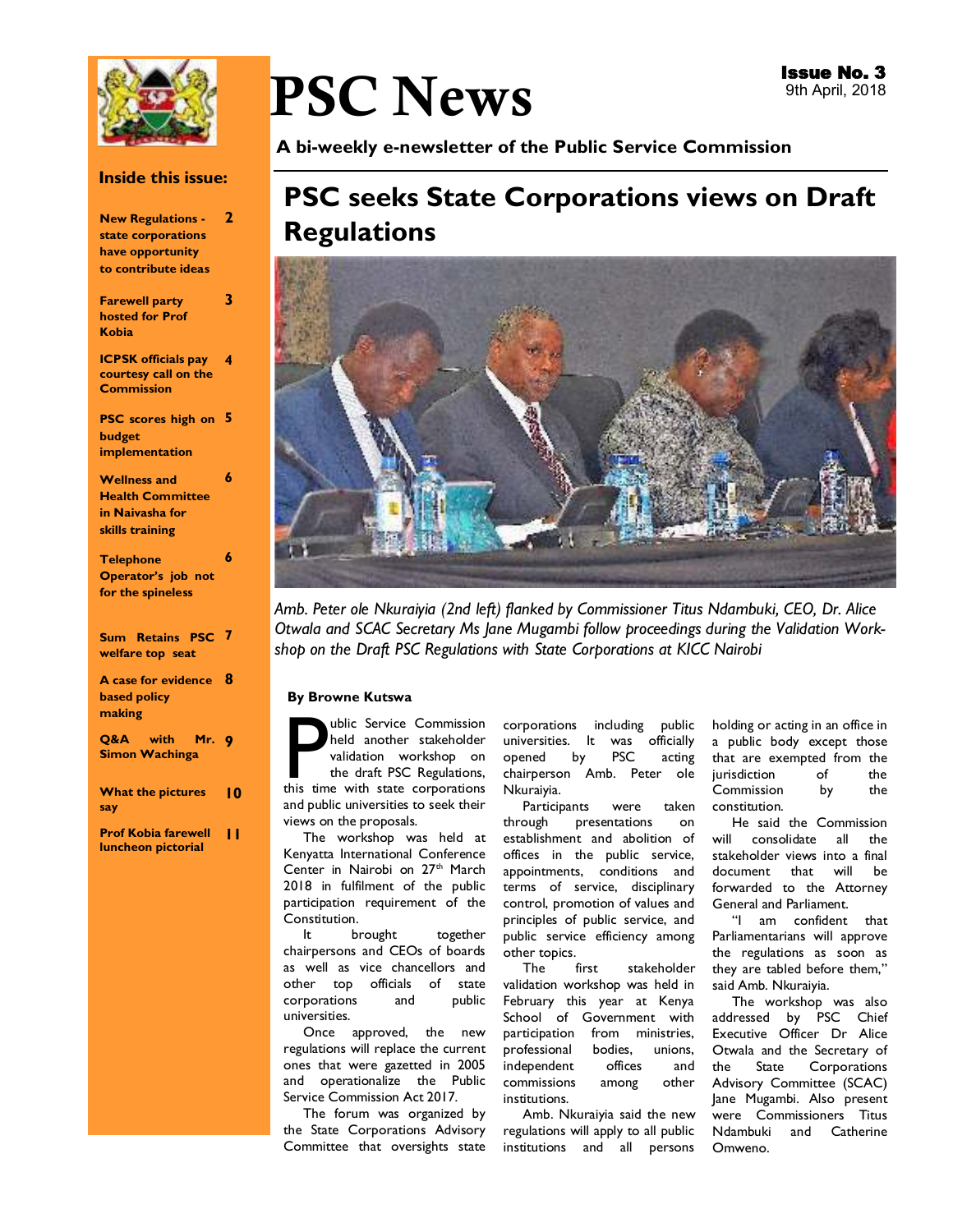## **New Regulations - State Corporations have opportunity to contribute ideas**



*Amb. Peter ole Nkuraiyia speaks to the press during the Validation Workshop on the Draft PSC Regulations 2018 at KICC. On his right is CEO Dr Alice Otwala and State Corporations Advisory Committee secretary Ms Jane Mugambi.* 

#### **By Browne Kutswa**

Il state corporations including<br>public universities and the<br>mainstream civil service have<br>been given an equal<br>opportunity to contribute to the public universities and the mainstream civil service have been given an equal opportunity to contribute to the process of developing the proposed PSC regulations 2018.

 This, according to Acting Chairperson, Amb. Peter ole Nkuraiyia is in line with the Commission's commitment to inclusivity in compliance with the public participation requirement of the law.

 Amb. Nkuraiyia expressed confidence that the final document will be acceptable to all once all the stakeholders give their views, noting that the validation exercise is an all inclusive and participatory process.

 Amb. Nkuraiyia was speaking to the press on the sidelines of the Stakeholder Validation Workshop on the Draft PSC Regulations, 2018, at the Kenyatta International Conference Center on 27<sup>th</sup> March 2018.

 "In order to ensure smooth adoption and compliance, the institutions must feel that they fully own and understand the regulations because their views were included. Without the regulations, it will not be possible to implement the PSC Act 2017," he said, adding that the Act is a strong foundation upon which the regulations are anchored.

 CEO Dr. Alice Otwala said the regulations will set standards upon which public servants are expected to perform their duties and ensure inclusivity. They will also provide strict guidelines to be adopted in the recruitment and payment of casuals.

 "The new guidelines will outline internship opportunities for students in public offices which will be advertised in both print and electronic media to ensure they reach all parts of the country," she said.

 State Corporations Advisory Committee Secretary Ms Jane Mugambi said the implementation of the regulations will curtail holding of more than one State remunerative position besides ensuring harmonization and standardization of human resource matters across all state corporations.

 She clarified that teaching and research institutions will continue paying part time lecturers and medical practitioners but double employment on full time remunerative basis from public coffers will no longer be allowed.

 The regulations, she added, will remove current disparities in housing allowances, secondment procedures and hiring of casuals.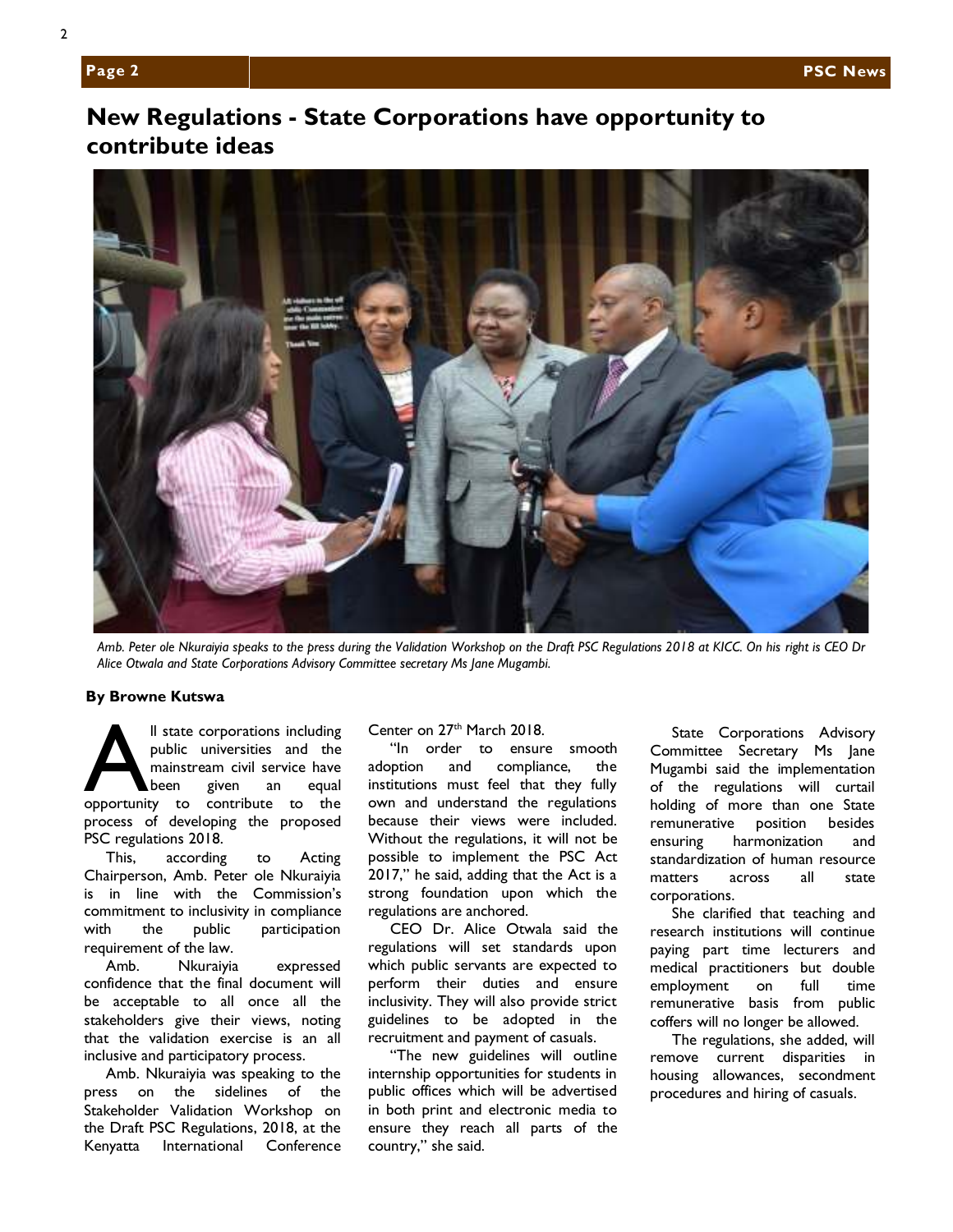## **Farewell party hosted for Prof Kobia**



*L-R: Dr Alice Otwala, Dr Judy Bwonya, Catherine Omweno, Prof Margaret Kobia, Racheal Shebesh, Amb. Rose Makena, Amb. Peter Nkuraiyia, Titus Ndambuki and PSs Lillian Omollo and Safina Kwekwe hold the portrait presented to Prof Kobia* 

#### *By Browne Kutswa*

farewell luncheon was held<br>
for cabinet secretary Prof<br>
Margaret Kobia on<br>
Wednesday 28<sup>th</sup> March 2018<br>
with former colleagues praising her for for cabinet secretary Prof Margaret Kobia on Wednesday 28th March 2018 her stewardship of the Public Service Commission during the five years she was at the helm of the organization.

 Prof Kobia who served as chairperson of the Commission since 2013 before President Uhuru Kenyatta plucked her into his cabinet in January this year was hailed by fellow commissioners and secretariat staff as a transformational leader who initiated far reaching changes that helped improve the work environment and propelled the Commission to be the respectable institution that it is today.

 The farewell ceremony was held at the Intercontinental hotel in Nairobi and attended by the Commission Board members led by acting Chairperson Amb. Peter ole Nkuraiyia, CEO Dr Alice Otwala, and secretariat staff.

 Prof Kobia was accompanied by the Chief Administrative Secretary in the Ministry of Public Service, Youth and Gender Affairs Rachael Shebesh, Public

Service and Youth Principal Secretary Lillian Mbogo-Omollo and her gender counterpart Safina Kwekwe.

 Prof Kobia thanked the Commissioners and secretariat staff for the support they gave her during her tenure and urged them to build on the foundation that has been laid. She reiterated the need for the board to strengthen its decision making and advisory role to government.

 "You must fight for your space more vigorously in order to remain relevant and respected as an independent institution that has a clear constitutional mandate,' she said.

 The CS called on the Commission to listen to the Service more and ask the hard questions such as why employees are not motivated, adding that the commission has a responsibility to help government identify and recruit personnel with the right competencies and skills to realize the President's Big 4 Agenda.

 She challenged the Commission to carry out a skills audit and job evaluation in the entire Service with a view to helping the government to bridge the staffing gaps occasioned by an aging workforce. Amb. Nkuraiyia commended Prof. Kobia for playing a pivotal role that has yielded transformation in the entire public service.

 "Under her leadership, the Commission made tremendous progress and was able to impact the entire service in a manner unprecedented," said Amb. Nkuraiyia.

 On her part, Dr. Otwala hailed Prof. Kobia for achieving alot during her tenure and turning the commission into an envy of sister organizations.

 "You played a key role in retooling the secretariat and creating the right environment that has contributed to the productivity of the staff," she said.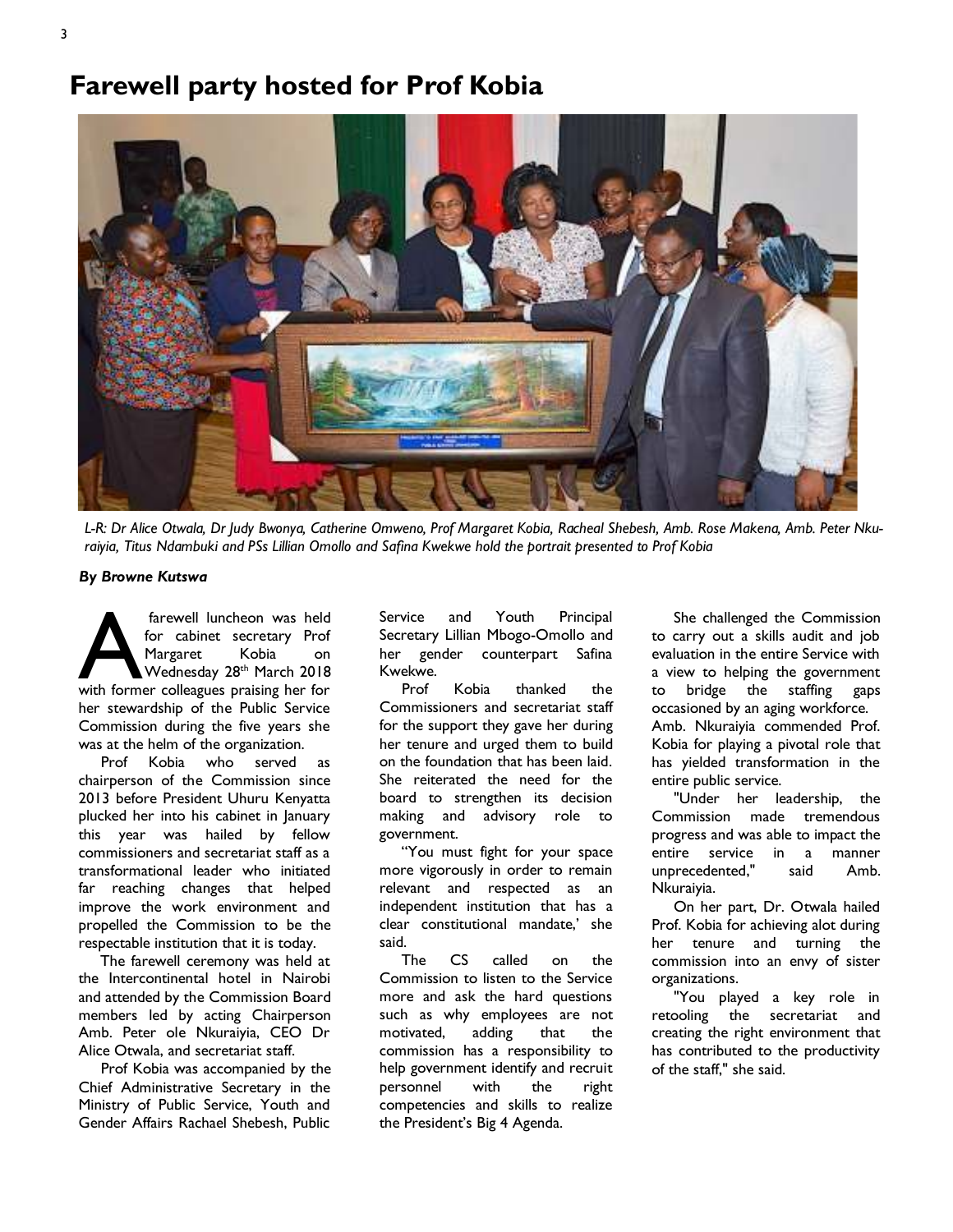## **ICPSK officials pay courtesy call on the Commission**



*Seated left to right –PSC CEO Dr Alice Otwala, acting Chairperson Amb. Peter ole Nkuraiyia, ICPSK chairperson Mr Julius Mwatu and other officials during the courtesy call at Commission House on 5th March 2018*

#### **By Badi Khamis**

The Institute of Certified<br>Public Secretaries of Kenya<br>(ICPSK) is developing<br>curricular guidelines that<br>will enhance Governance and Public Secretaries of Kenya (ICPSK) is developing curricular guidelines that will enhance Governance and Integrity training. The guidelines will also help to promote and facilitate the development, resource mobilization and implementation of governance and integrity programs and projects in public and private institutions.

 Speaking during a courtesy call on acting PSC Chairperson Amb. Peter ole Nkuraiyia at Commission House on 5<sup>th</sup> March 2018, ICPSK Chairperson Julius Mwatu said that his organization has initiated various programmes that aim to enhance governance in state agencies. He cited the Champions Awards Scheme, Mwongozo Code, Code of Governance in the private sector, Code of Governance in the NGO sector, and enhancing Governance Audits in institutions as some of the initiatives that his association has made to promote good governance.

Mr Mwatu called for increased

collaboration between his association and the Commission in order to enhance Human Resource Development and Management.

 "Both Public Service Commission and ICPSK have had good working ties having expanded the relationship in the fields of Governance, Ethics and Compliance," said Mr Mwatu.

 He urged the Commission to come up with a standard recruitment procedure manual for Company Secretaries in both National and County Governments that will guide the recruitment of Governance, Ethics and Compliance officials as well as development of their respective schemes of service and grading structure.

 Amb Nkuraiyia emphasized that the development of the Governance and ethics sector is of strategic significance as it is enshrined in the current constitutional dispensation.

He reiterated the need to

strengthen areas of collaboration between the Commission and ICPSK including broadening the scope of governance and management in the public sector, prudent financial management and development of policies that will govern the public entities.

 He assured the ICPSK team that the commission will deliberate on their proposals for collaboration and also develop an action plan for future engagements noting that governance and integrity issues fall under the PSC mandate of promotion of values and principles of public service.

 Also present was commissioners Catherine Omweno and Veronica Birgen, CEO Dr Alice Otwala, Deputy Commission Secretary Jane Chege, senior management officers and officials of ICPSK.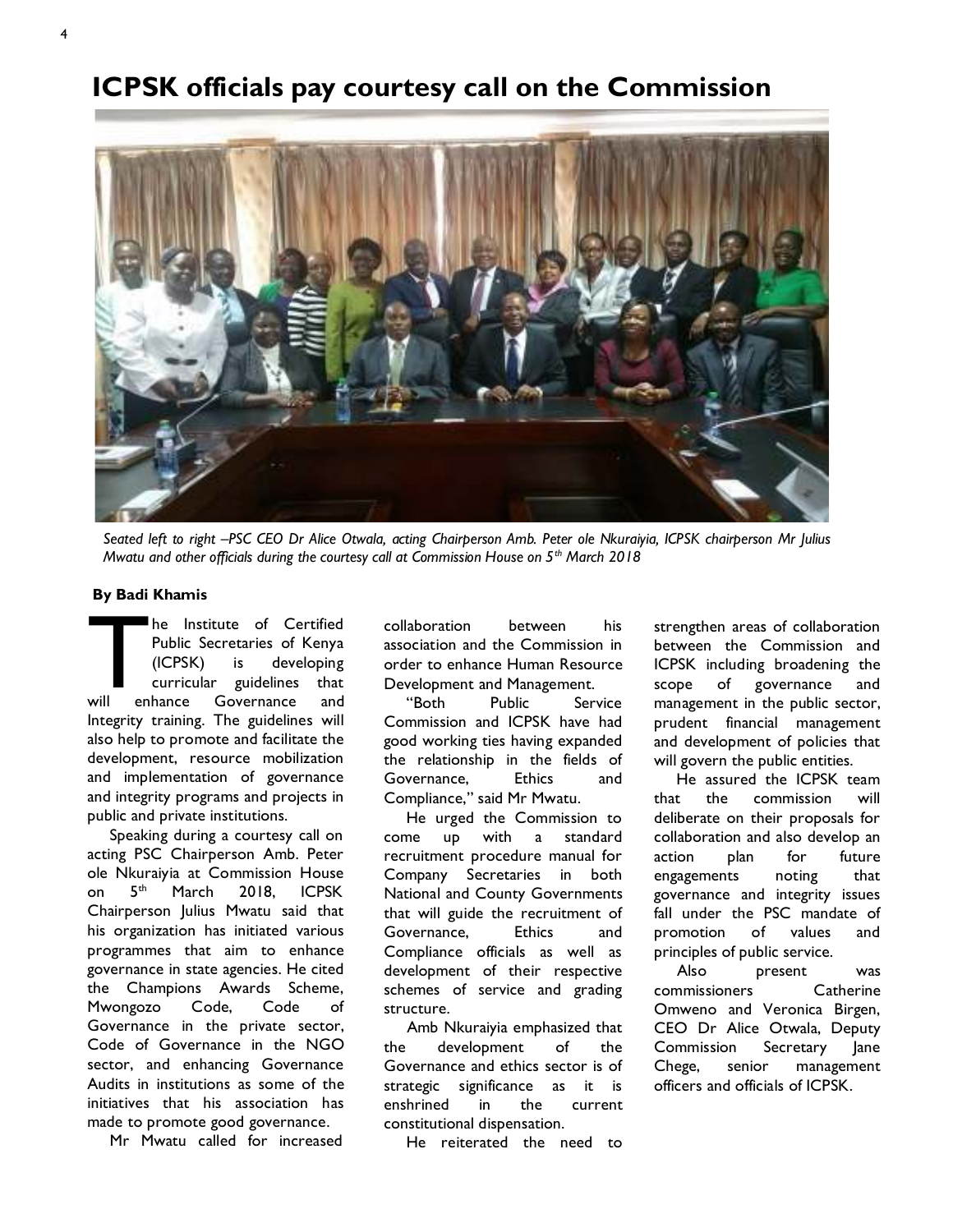## **PSC scores high on budget implementation**

**By Browne Kutswa** 

The Public Service<br>
Commission has<br>
maintained an average<br>
budget absorption rate of<br>
98-99 per cent since 2013, a Commission has maintained an average budget absorption rate of sterling performance by any standards that shows a high success rate in implementation of the 2013-2018 Strategic Plan.

During the same period, the Commission obtained three years unqualified Auditor General's Opinion on the Appropriation Accounts and other Accounts of the Commission for financial years 2013/2014, 2014/2015 and 2015/2016. The Commission also scooped the Second Runners-Up award in the Financial Reporting (FIRE) Awards category of Independent Offices and Commissions, for the three consecutive years, a further testimony of its fidelity to good corporate governance practices.

But what does it mean to receive an unqualified opinion from the revered Office of the Auditor General? An unqualified opinion is an independent auditor's judgment that an organization's financial records and statements fairly represent the statement of affairs of the financial dealings of the organization for a given period in accordance with international accounting standards as applied by the Kenya Accounting Standards Board. An unqualified opinion is a seal of approval that means that the report meets the set standards.

The reverse is what is known as a qualified opinion - a



*Mr. Dismas Ogot, Director Finance and Planning* 

statement issued after an audit is done by a professional auditor that suggests the information provided was limited in scope and/or the company being audited has not maintained international accounting principles. Similarly, an adverse opinion can also be rendered in a situation where an auditor is convinced that an organization's financial statements are misrepresented, misstated and do not accurately reflect its financial performance and health.

According to the Director of Finance and Planning Mr Dismas Ogot, the Commission strictly adheres to financial regulations and best practice in corporate governance to ensure efficiency and effectiveness in implementation of its programmes.

"The current strategic plan 2013 -2018 has served the Commission well and enabled it to navigate the unchartered terrain that the Constitution created when it expanded the mandate of the Commission," said Mr Ogot.

Mr Ogot is confident that the Commission is anchored on solid foundation and will continue to perform even better as it embarks on the next phase of the Strategic Plan period.

The process of developing a new strategic plan for the next five years is already underway and it is expected that the lessons

*"The Commission strictly adheres to financial regulations and best practice in corporate governance to ensure efficiency and effectiveness in implementation of its programmes" - Dismas Ogot* 

learnt from the current one as well as the Government's Big 4 Agenda will influence the direction that the new strategy will take.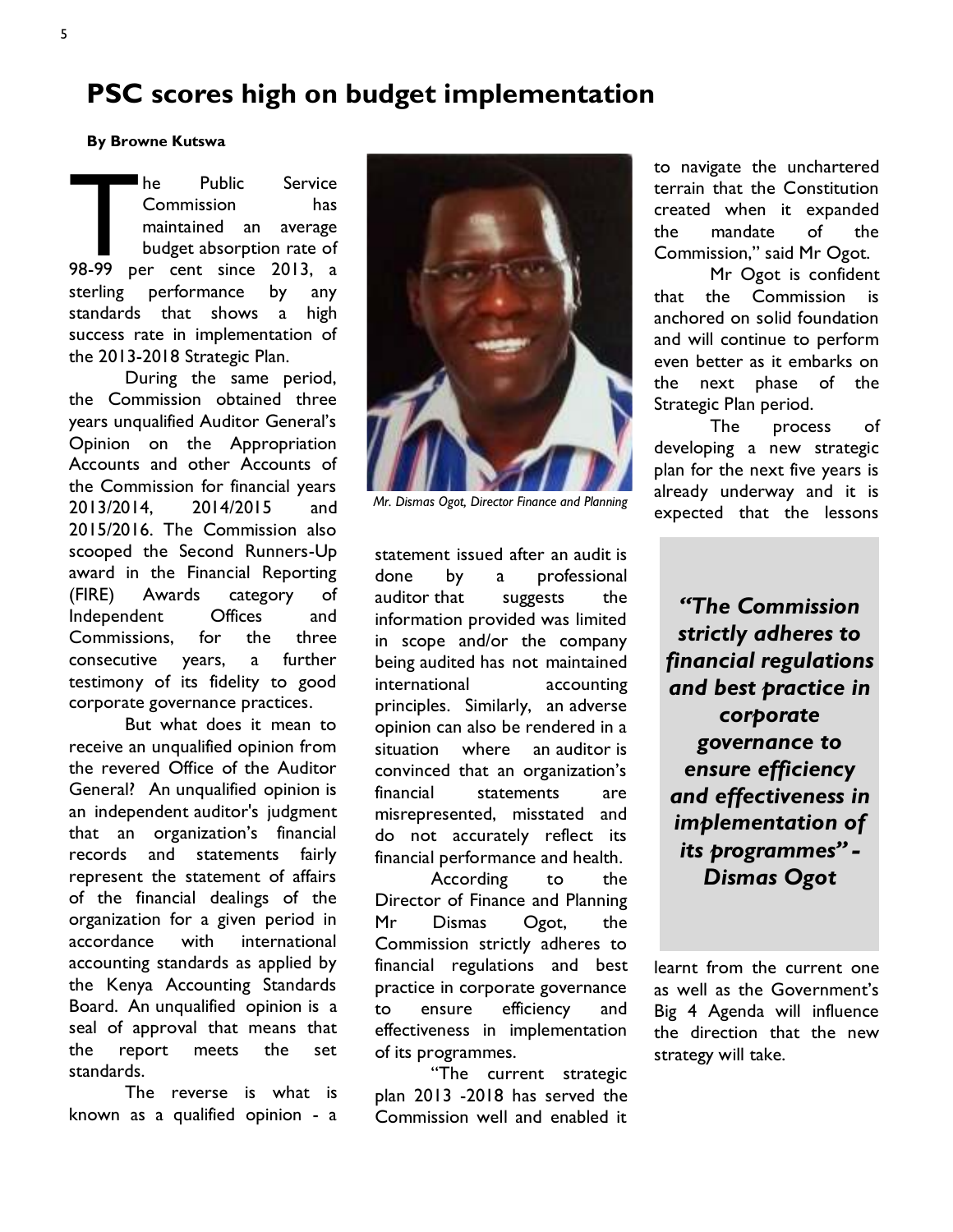## **Wellness and Health Committee in Naivasha for skills training**



*The Wellness Committee in a training a session in Naivasha* 

#### **By John Opondo**

SC Wellness and Health<br>
Committee has been trained<br>
on wellness, health and<br>
prevention and management<br>
of HIV/AIDS. The four-day training Committee has been trained on wellness, health and prevention and management was conducted in Naivasha from 26<sup>th</sup> to 29<sup>th</sup> March 2018 by Psychological Health Services, an institution involved in the provision of preventive health education through psychotherapy, training, research and policy advisory services.

The objective of the training was to enhance the skills of the Committee on prevention and management of HIV/ AIDS.

 The training further equipped the officers with the relevant counselling skills required in matters pertaining to HIV/AIDS management as well as drug and alcohol related problems.

In December 2017, the committee visited Vision Link Primary School cum Children's home situated in Soweto in Kayole and donated an assortment of items including foodstuffs and clothing as part of their Corporate Social Responsibility program.

The Committee is chaired by Mr John Opondo, Assistant Director/Administration. Other members are Mildred Akelo, Rebecca Kiplagat, Moses Nzyuko, Mueke Mulwa, Mary Ndichu and Alice Chepng'etich.

## **Telephone operator's job is not for the spineless**

#### **By Badi Khamis**

Communication is of critical importance in any organization. However, the emergence of new media poses a threat to the role of traditional telephony as the media of choice used to transmit information.

Monica Mburu, a Senior Telephone Supervisor, avers that despite the new communication technologies like Skype, mobile phones and email, telecommunication still stands out as the fastest means of communication that also gives an instant feedback and room for further clarification in case of misunderstandings during conversations.

As a telephone operator, Ms Mburu's day starts as early as 7.00 a.m. The main duty of a telephone operator is to receive both internal and external calls and transfer them to the intended recipients. On a normal day, the telephone

exchange receives hundreds of calls.

A telephone operator speaks to diverse kinds of people they hardly ever see, each having a preconceived notion about Public Service Commission. Tabitha Munoru, a Senior Telephone Operator, recalls how one day while on duty she received a call from an anonymous caller who had tried to call a certain Ministry, but the number could not go through. The caller was very angry and shouted, "I'm calling Ministry X and my call is not going through; what is PSC doing about this as an organization mandated to oversee all government ministries?"

Tabitha had to be polite. She apologized for the inconvenience caused. She also asked for the number the caller used to call the said Ministry so that she could ascertain that the

number was correct.

Ms Mburu vividly remembers an encounter with a customer who called and after being connected to an extension, the call got disconnected. He called back angrily, "You evil lady; why did you disconnect me?" I laughed and then in a 'friendly tone' asked him why he called me evil. The customer cooled down and he became friendly. I asked him if I could connect him to another extension in the same department. He said, "Yes". After he got assistance, he called back to say "thank you".

Indeed telephone operators are the unseen faceless voices that connect hundreds of people and impacts lives in ways we may never comprehend. It is not a job for the spineless!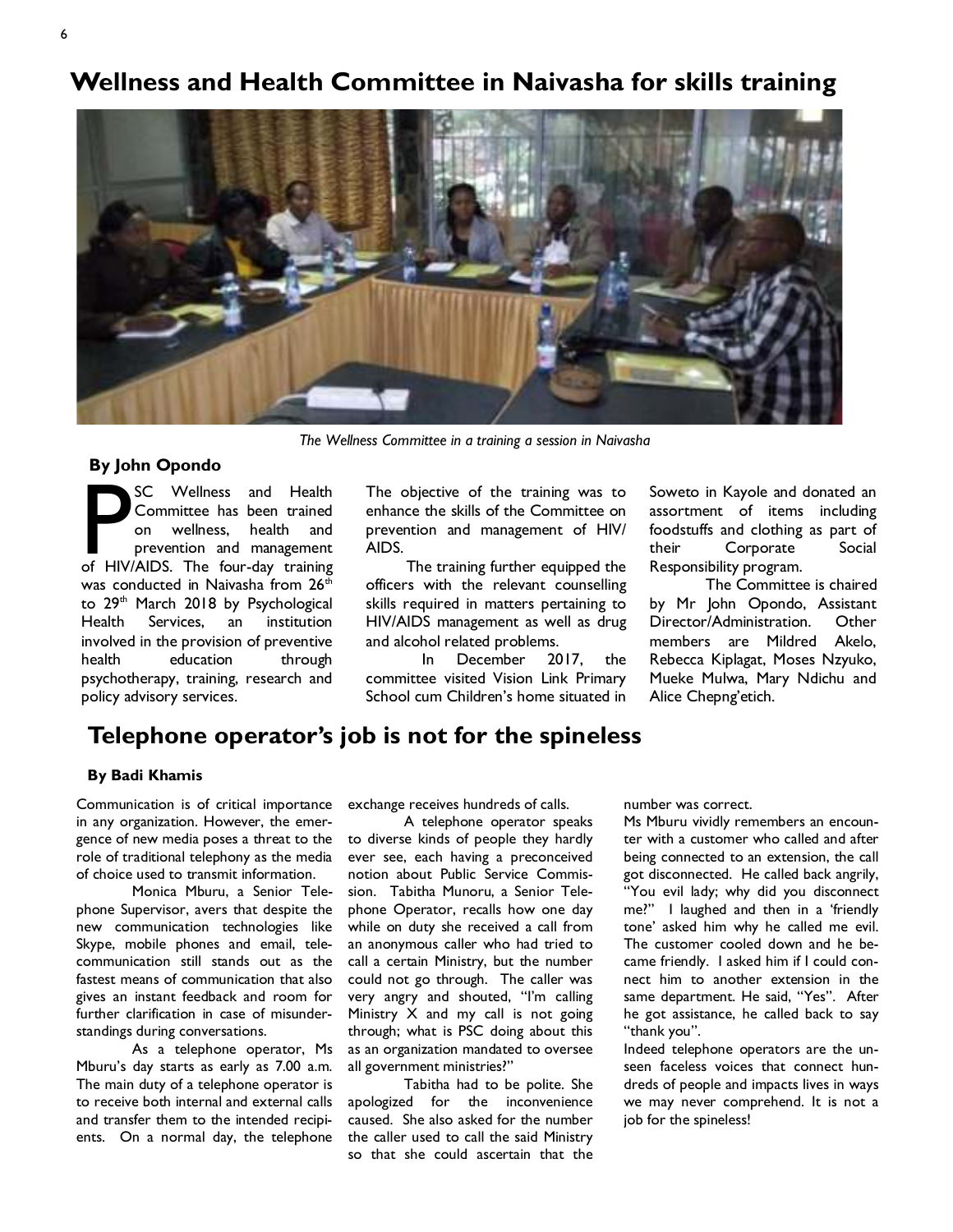## **Sum retains staff welfare top seat**



*Mr. Daniel Sum addressing PSC welfare members during the Annual General Meeting. On the right is Mr. Dismas Ogot, Director Finance & Planning representing the welfare patron Dr. Alice Otwala. Also in the picture (Left) is Hannah Mwangi (Treasurer) and Evelyn Adhiambo (Secretary)* 

#### **By Badi Khamis**

aniel Sum retained his<br>
seat as the chairperson<br>
of PSC welfare society<br>
following elections<br>
held during the Annual General seat as the chairperson of PSC welfare society following elections Meeting  $(AGM)$  on  $24<sup>th</sup>$  March 2018. He trounced his only Opponent Mr. Alfred Onono.

In his acceptance speech, Mr. Sum thanked members for allowing him to serve them for another term. He singled out the formulation of investment policy, which awaits members input and subsequent adoption, as a key achievement under his previous tenure.

"The investment policy will act as the society's blueprint for investment,' he said.

Mr. Sum noted that loans, bereavement and hospitalization assistance disbursement period has drastically reduced and members were able to access them in the shortest time possible.

Due to the huge savings from the members, the society was able to increase loans limit accessible by members from Ksh50,000 to 60,000, an indicator that the welfare society was heading in the right direction.

"We are once again proposing to increase loans limit to members from Ksh60,000 to Ksh 70,000," said Mr Sum.

Mr. Sum urged members to promptly inform the welfare officials whenever a member was hospitalized or bereaved to facilitate quick assistance.

The society's patron who is also the Commission CEO Dr. Alice Otwala was represented by Finance and planning Director Mr.

Dismas Ogot.

Mr. Ogot commended the society for its investment initiative and urged members to examine ways of transforming it into a savings and credit co-

operative society. Other officials who were elected are: Hellen Sirima – Vice Chair; Evelyn Adhiambo – Secretary; Stephen Okumu – Vice Secretary; Hannah Njoki – Treasurer; Nelson Mithamo – Assistant Treasurer; Committee members: Jackson Onyango, Chepkurui Kisiro. Supervisory Committee: Joseph Njoroge and Alex Koros.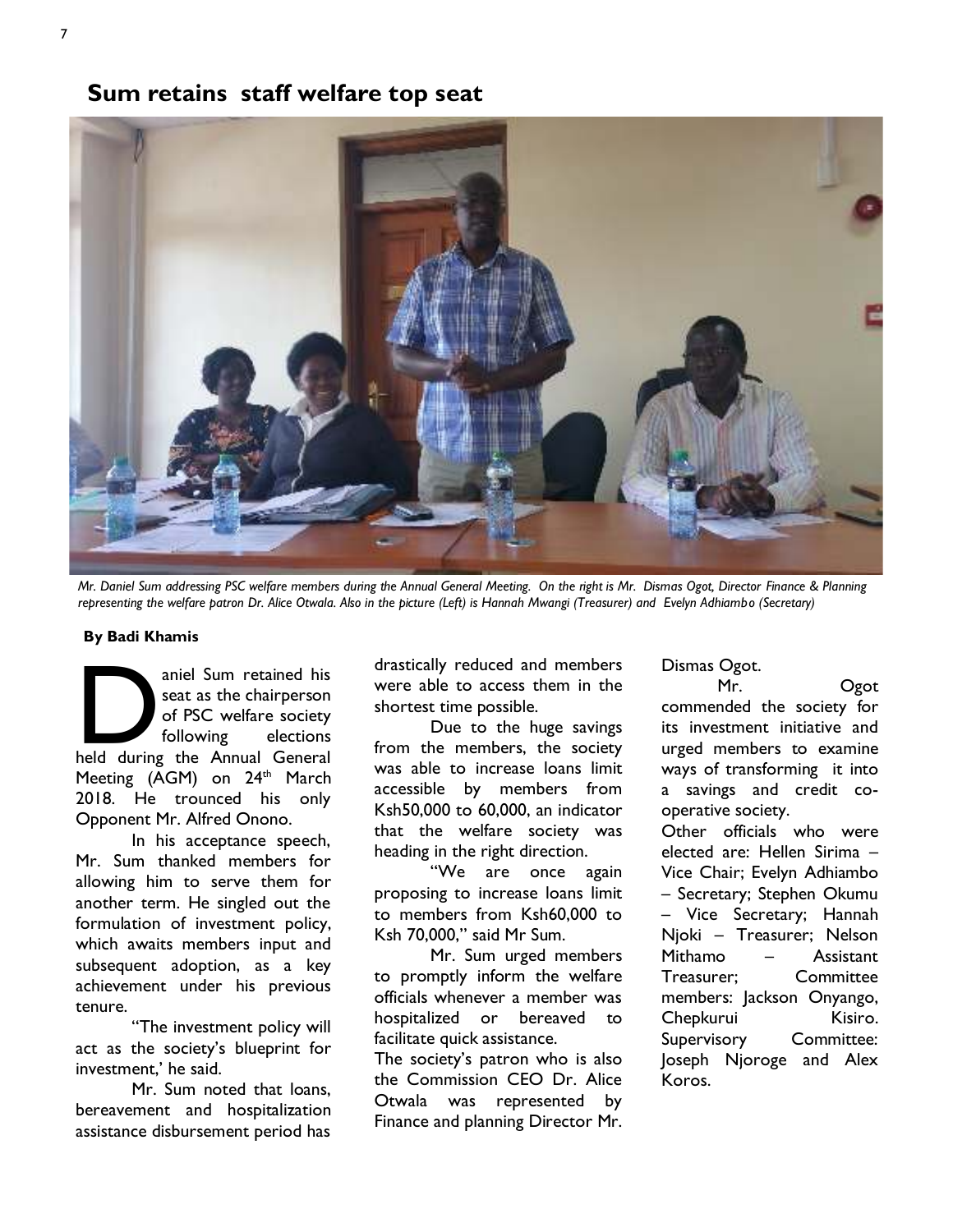## **A case for evidence based policy making**

#### **By Sylvester Obong'o**

There is considerable<br>debate in the public<br>service today on the<br>use of evidence in<br>policy development. The debate in the public service today on the use of evidence in policy development. The debate is generated by a view that some governments overly rely on ideology rather than evidence to make policy decisions. They implement policies lacking an evidence base, but clearly mirrors more in supporting their ideology.

 In the United Kingdom, for example, a recent survey conducted by the Institute for Government indicated that 85% of people wanted politicians to consult professionals and experts when making difficult decisions, while 83% wanted government to make decisions based on objective evidence—and that these percentages had increased since their previous survey in 2014.

These figures point to the need for a rethinking of what should inform public policy discourse. Evidencebased, evidence-informed or knowledge-based policy development refers to an approach that levers the best available objective evidence from research to identify and understand issues so that policies crafted by decision

makers can deliver desired outcomes effectively.

The major goal of evidence-based policy development is to ensure that the experience, expertise and judgment of policy-makers is supported and resourced with the best available objective evidence and systematic research. However, the process of gathering evidence, which constitute policy research, does not produce the solutions or decisions. It is simply meant to provide accurate, reliable and credible information, knowledge and analysis to inform public policy.

"To be useful to decision makers, research, data and information has to be contextualized – thus it needs to be analyzed to become policy relevant and meaningful"

The knowledge base that research produces provides an important

ingredient for the policy development process to reduce risk and improve outcomes. But, to be useful to decision makers, research, data and information has to be contextualized – thus it needs to be analyzed to become policy relevant and meaningful.

The setting up of the Research and Policy Analysis Unit in the Public Service Commission is a step in the right direction and indeed an affirmation that research should underpin policy formulation and decision making. The process of fully developing the unit's capacity to undertake applied research, manage research projects and research contracts, synthesize research findings, and fulfill a challenging function of assessing others' research will entail deliberate investment in research infrastructure, research skills, and senior management support and leadership. The Commission is already reaching out to key stakeholders to build a coalition of partners to support this course.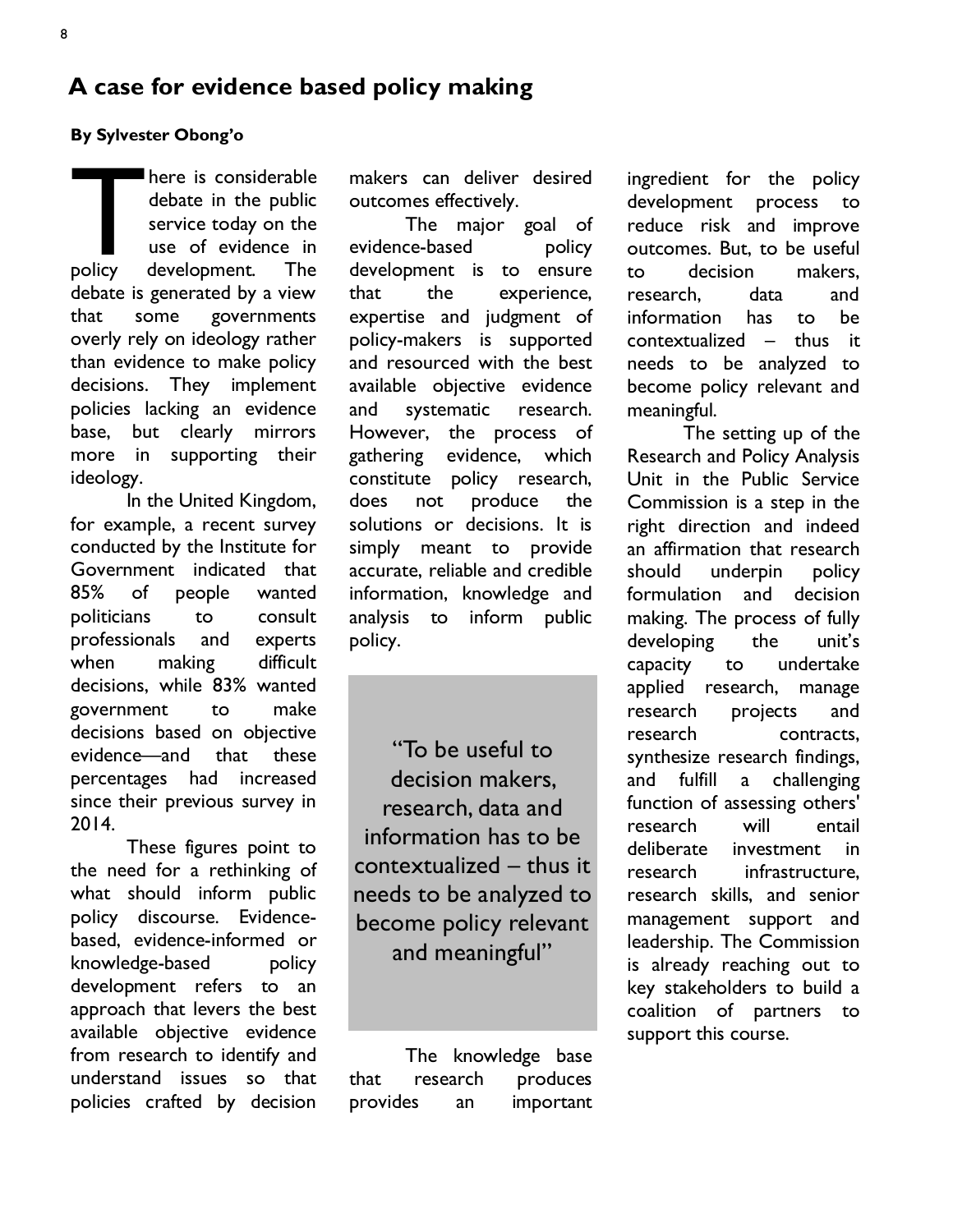## **Q&A with Mr. Simon Wachinga, Director Compliance and Quality Assurance**



*Mr. Wachinga makes a point during the interview* 

#### *Q. Please tell us about your early background that prepared you for this job?*

**A**. I grew up in Rwathia village, Murangá county and attended local schools before joining the university of Nairobi where I did my Bachelors of Education. On graduation, I taught in various schools in Kirinyaga county between 1991- 1995 and later joined the public service as an education officer. In 1996, I won a scholarship to study in Indonesia for my Msc (management science) specializing in Operations and Management. My Msc thesis was on "*Reinventing the government and reaffirming total quality service to the public"* that was published in refereed international journal of business*.* I have widely published on customer service, marketing government and human resource. I joined the Directorate of Personnel Management (DPM) in 2001 as a Senior Human Resource Development officer, and later moved to the Kenya Institute of Business Training as Deputy Director, and IGAD/UNDP in South Sudan as a Management Analyst. I became Director, Compliance and Quality Assurance in the Public Service Commission in 2015.

#### *Q. What's the mandate of your directorate?*

**A.** The Directorate of Compliance and Quality Assurance (CQA) oversights the implementation and compliance of laws, regulations and policies related to the PSC mandate. In the area of governance, the directorate is responsible for promotion of values and principles of public service as well as evaluation and reporting on the extent of implementation by public institutions annually. Regarding ethics, we coordinate wealth declaration and provide custody and access to the declaration forms. Other oversight mechanisms include carrying out compliance audits, investigations and monitoring and evaluation on the organization, administration and personnel practices in the public service.

#### *Q. Please give us highlights on the values and principles.*

**A.** Values are a system of beliefs that guide how organizations work as spelt out in Articles 10 and 232 of the Constitution. How should our ethos be in the public and private sphere? We review and report on the activities and programs in the public institutions that embody values and principles such as how citizens are served and also on representation and inclusivity based on gender, ethnicity and disability considerations in the public service. In doing this, we work within a legal and policy framework that comprises The Public Service (Values and Principles) Act 2015, Leadership and Integrity Act 2012, Fair and Administrative Action Act 2015, and the PSC Act 2017 among others.

#### *Q. What would you consider as your directorate's main achievements?*

**A.** With the support of the CQA Committee and the board, we have determined a values and principles compliance index on the basis of the Values and Principles Implementation Framework 2015. We have developed internal capacity for promotion of values, evaluation and reporting on the implementation of values and principles by public institutions.

The Commission convened a Values and Principles conference in 2016 and another one is planned for May this year. We have facilitated enactment of the The Public Service (Values and Principles) Act 2015, sensitized over 300 institutions on governance and ethics, gazetted the Public Officer Code of Conduct 2016 and Administrative Procedures to guide the declaration of wealth, developed operational manuals to guide monitoring and evaluation, compliance audit and investigations. We have also partnered with the Ministry of Education to sponsor Kenya National Music and Drama Festival with trophies for performances that articulate promotion of values. All these milestones have been possible because of the strong support of the CEO Dr Alice Otwala and the CQA Committee under the leadership of commissioners Dr. Judith Bwonya, Prof. Michael Lokuruka and Patrick Gichohi.

#### *Q. What challenges have you experienced so far?*

**A**. The major challenge so far has been budgetary constraints that have curtailed our plans to organize more promotional activities, outreach programs and open days. Being a new mandate area, we are still at the formative stages of developing critical competencies to support areas such as investigations and compliance audit.

#### *Q. What opportunities do you foresee?*

**A.** We look forward to leverage on technology. Specifically, technology provides an opportunity for digitization of financial disclosures, monitoring and evaluation reporting, audit and investigation as well as for promotion of values and principles. We envisage a situation whereby the internet and other social networks can be used to evangelize values and principles. In this way, we shall increase our outreach and improve our analytics in a more cost effective way.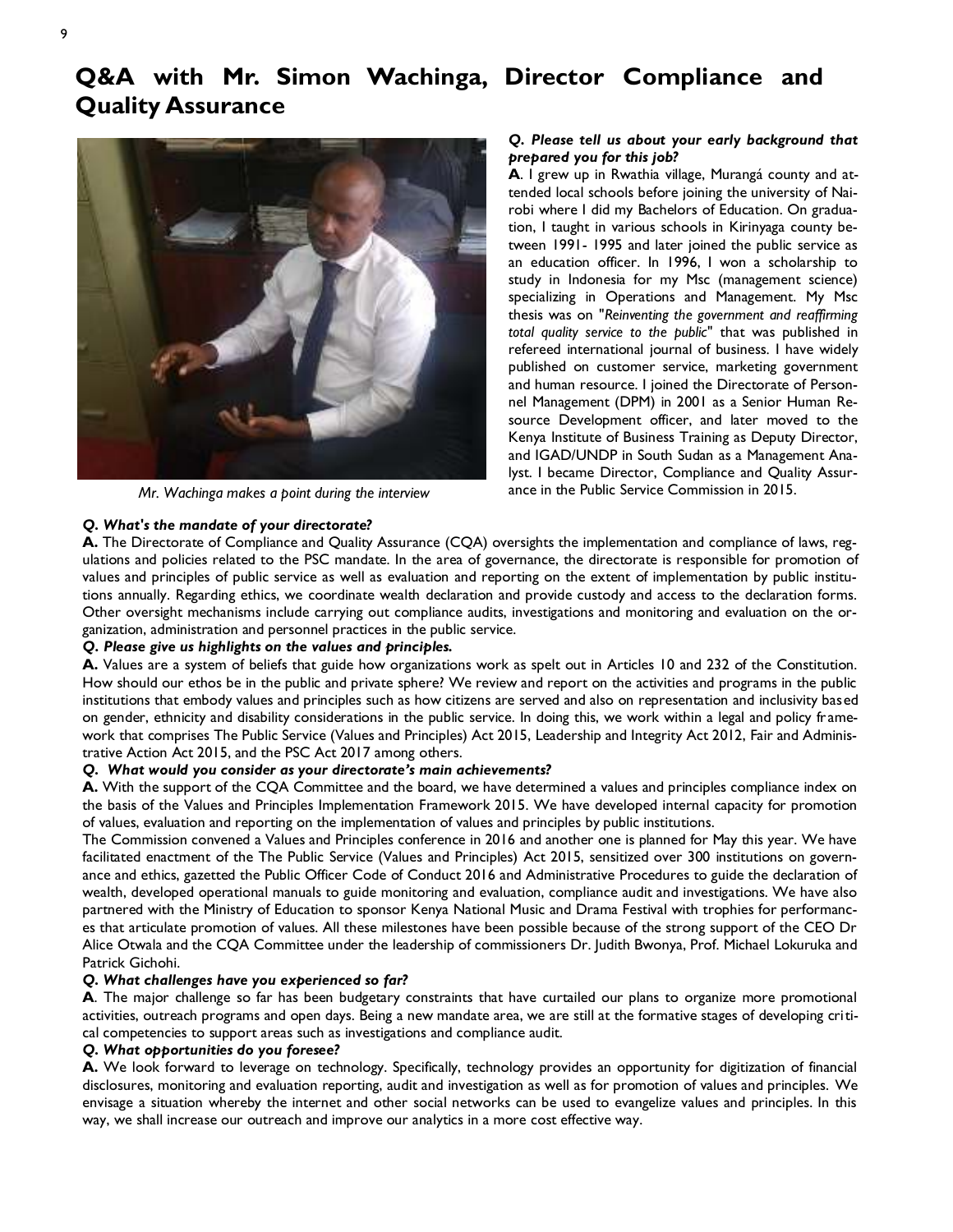## **What the pictures say**



«««: **SERIOUS** - Amb. Peter Ole Nkuraiyia (Right) confers with Commissioner Titus Ndambuki and Chief Commission Counsel Jacqueline Manani during the Stakeholder Validation Workshop with State Corporations at KICC Nairobi on 27<sup>th</sup> March 2018 at KICC in Nairobi.

**THIS IS THE POINT** - Acting Chairperson, Amb. Peter ole Nkuraiyia speaks during a meeting with ICPSK officials who paid a courtesy call on the Commission :»»»





«««: **POLE SANA** - Ms. Hellen Sirima receives a cash token raised by members of staff from the Deputy Commission Secretary, Mr. Simon Rotich, following the passing on of her mother. Looking on is Assistant Director, Mr. John Opondo

**ELECTION MATTERS** - Finance and Planning Director Dismas Ogot addressing PSC Welfare Society members during the Annual General Meeting cum elections of new officials held at the Commission House on 24th March 2018 :»»»

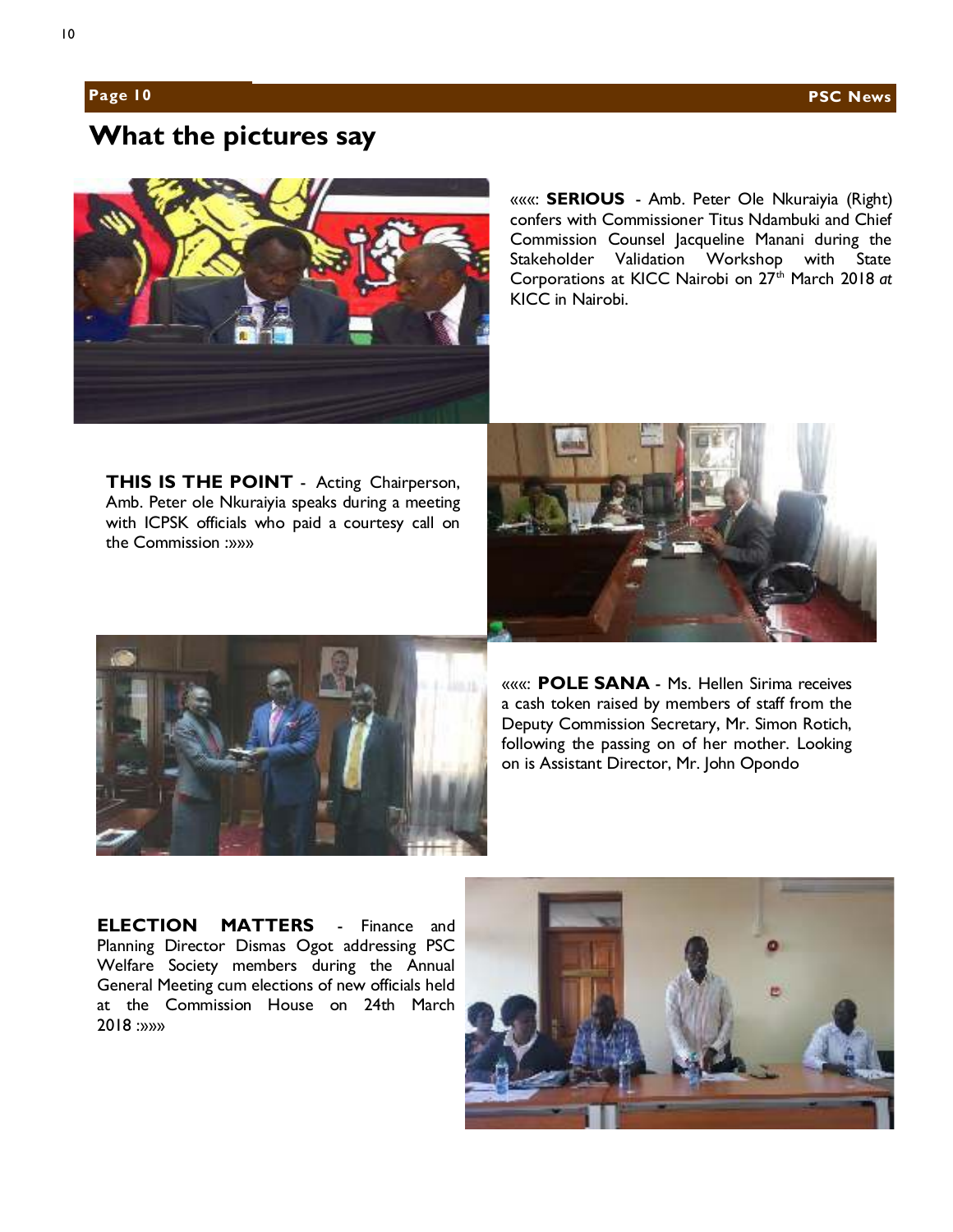## **Prof. Margaret Kobia farewell luncheon pictorial**



Acting Chairperson Amb. Peter ole Nkuraiyia and Cabinet Secretary, Ministry of Public Service, Youth and Gender Affairs, Prof. Margaret Kobia during the farewell luncheon at the Hotel Intercontinental



Amb. Nkuraiyia addressing staff and invited guests during the farewell luncheon



Prof. Margaret Kobia receives a gift from Acting Chairperson, Amb. Peter ole Nkuraiyia and Jacinta Muoka as commissioners Lawrence Nyalle, Michael Lokuruka and Public Service PS Lillian Omollo look on.



Prof Kobia together with PS Omollo, Dr Otwala, Amb Nkuraiyia Rachael Shebesh and other guests acknowledge speeches by Commissioners and other staff who spoke at the luncheon